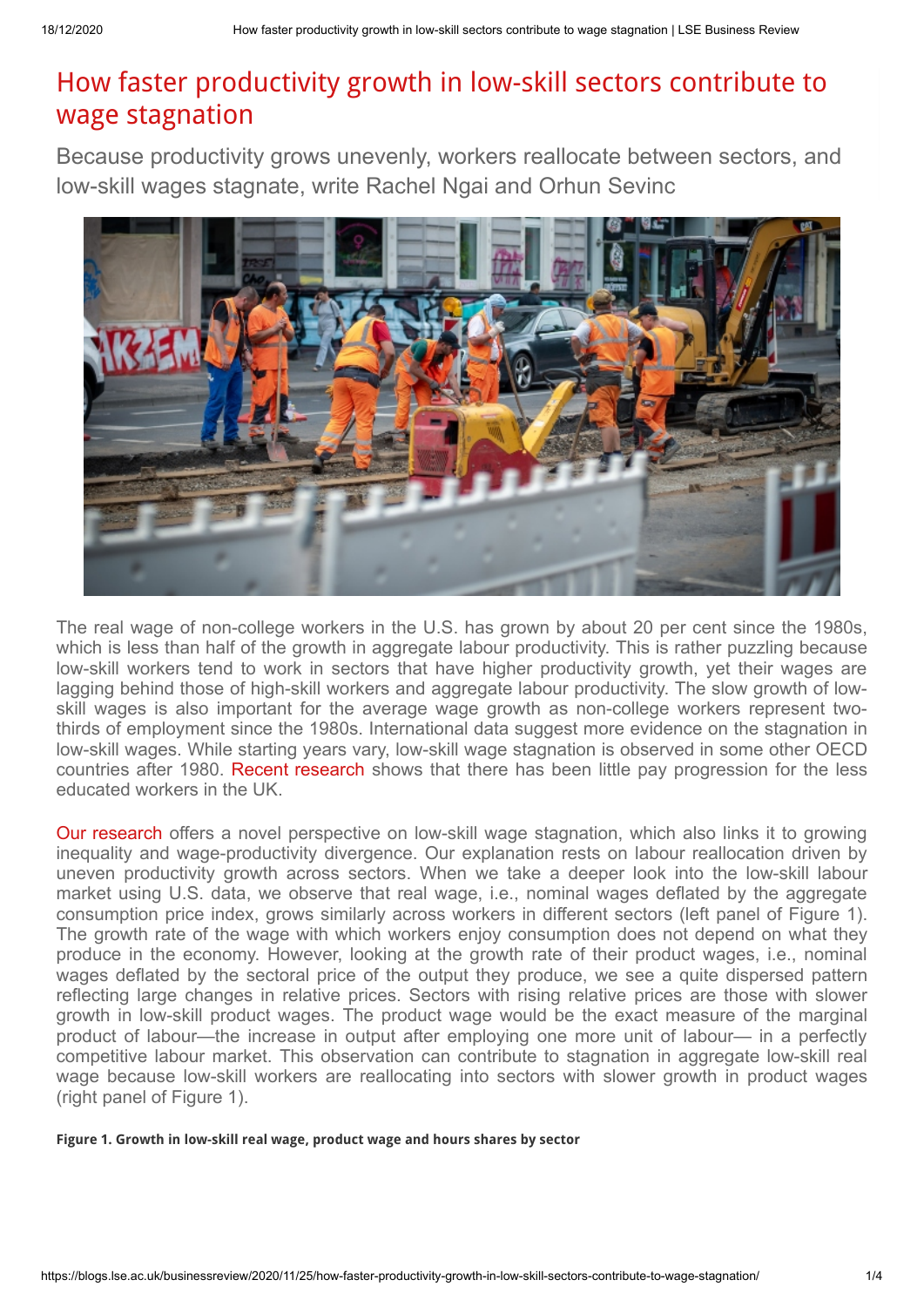18/12/2020 How faster productivity growth in low-skill sectors contribute to wage stagnation | LSE Business Review



Notes: Growth rates for the period 1980-2010. Wage growth controls for the changing demographic and occupational structure.

How important is the mechanism highlighted in Figure 1 for low-skill wage stagnation? The aggregate low-skill real wage can be expressed as a weighted average of sectoral product wages, where the weight of a sector is a product of its relative price and the share of low-skill hours employed in the sector. Figure 1 implies that the weights are increasing for sectors with rising relative prices. Strikingly, Figure 2 shows that low-skill real wage growth would be more than double if these weights were fixed at the 1980 levels. These facts are also confirmed with the U.S. state-level data.

## **Figure 2. A multisector perspective of low-skill real wage**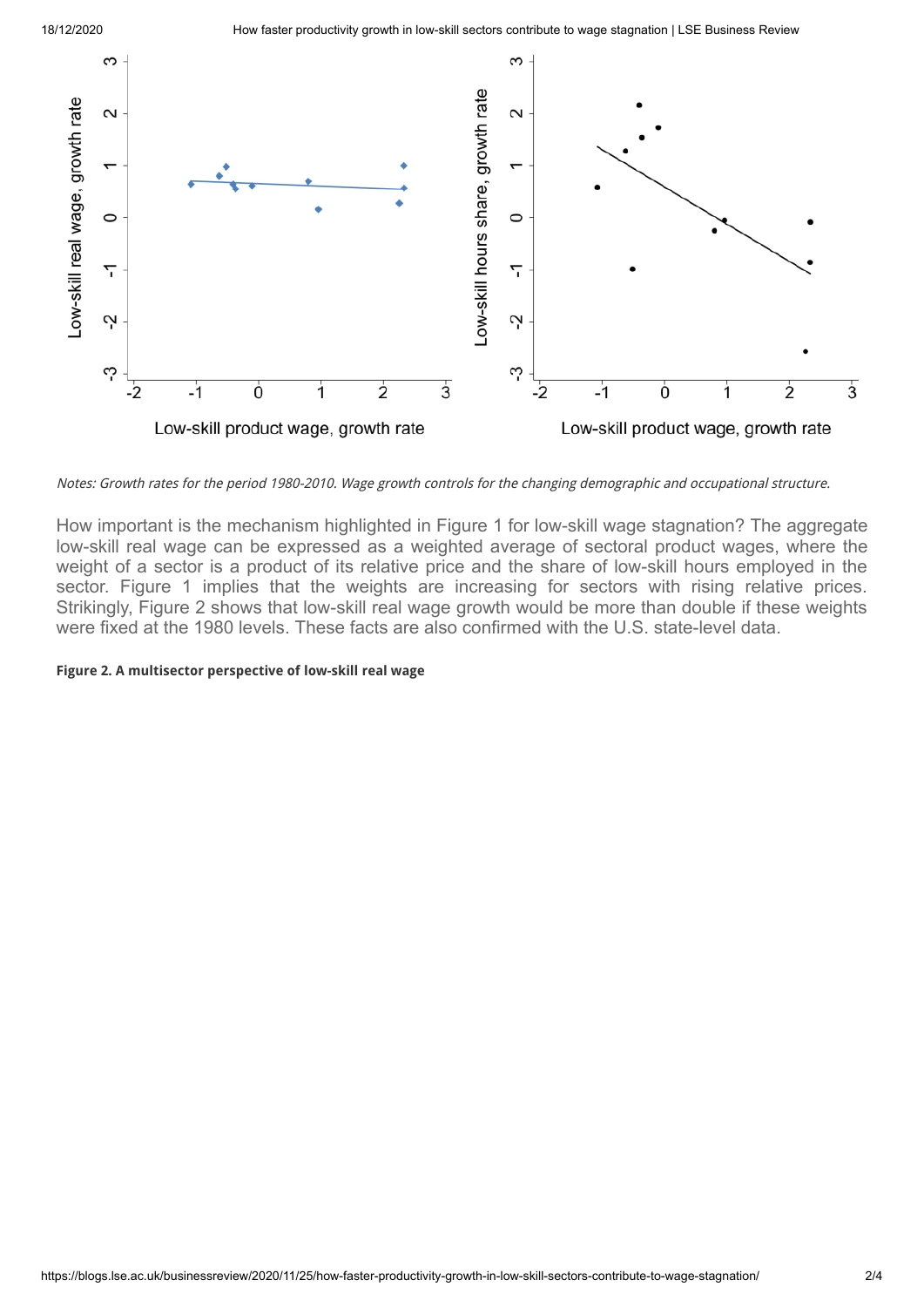

Notes: Wages normalised to 100 in 1980. Wage growth controls for the changing demographic and occupational structure.

Our explanation builds on the observation that high-skill services, e.g. health and education, are getting relatively more expensive over time and yet they are gaining a bigger share of the economy. Low-skill workers are concentrated in sectors with faster productivity growth, but they do not benefit as much because their output is getting cheaper over time and complement high-skill labour.

How does this play out? We can see it in a two-sector and two-input model, where (1) the high-skill sector has slower productivity growth and uses high-skill worker more intensively (2) the output of the two sectors are gross complements. These two elements together imply that both the relative prices and employment share of the high-skill sector are growing over time. Intuitively, as consumers demand both low-skill and high-skill product, slower productivity growth in the high-skill sector implies more labour input is needed to satisfy consumer demand. Given that the expanding sector has a faster growth in price, this reallocation process reflects a shift of workers into the sector with a slower growing product wage, which cause the stagnation in the low-skill wage. The stagnation affects only the low-skill wage because the high-skill sector puts a lower input weight on low-skill workers, so the reallocation acts like a skill-biased demand shift which increases the relative wage of the high-skill workers.

We can make the model more realistic with two additions: the introduction of capital and allowing for changing production weights in the production function. These enable us to track the quantitative [importance of our mechanism against other sources of skill-biased demand shifts, such as capital](https://www.econometricsociety.org/publications/econometrica/2000/09/01/capital%E2%80%90skill-complementarity-and-inequality-macroeconomic)skill complementarity and [automation](https://www.sciencedirect.com/science/article/pii/S0169721811024105) that displace low-skill workers.

Taking our model to the U.S. data, we observe that empirically, the divergence between productivity and low-skill wage between 1980 and 2010 is largely accounted for by increasing wage inequality (70 per cent) and to a lower extent by falling labour share (20 per cent), and increasing relative cost of living (10 per cent).